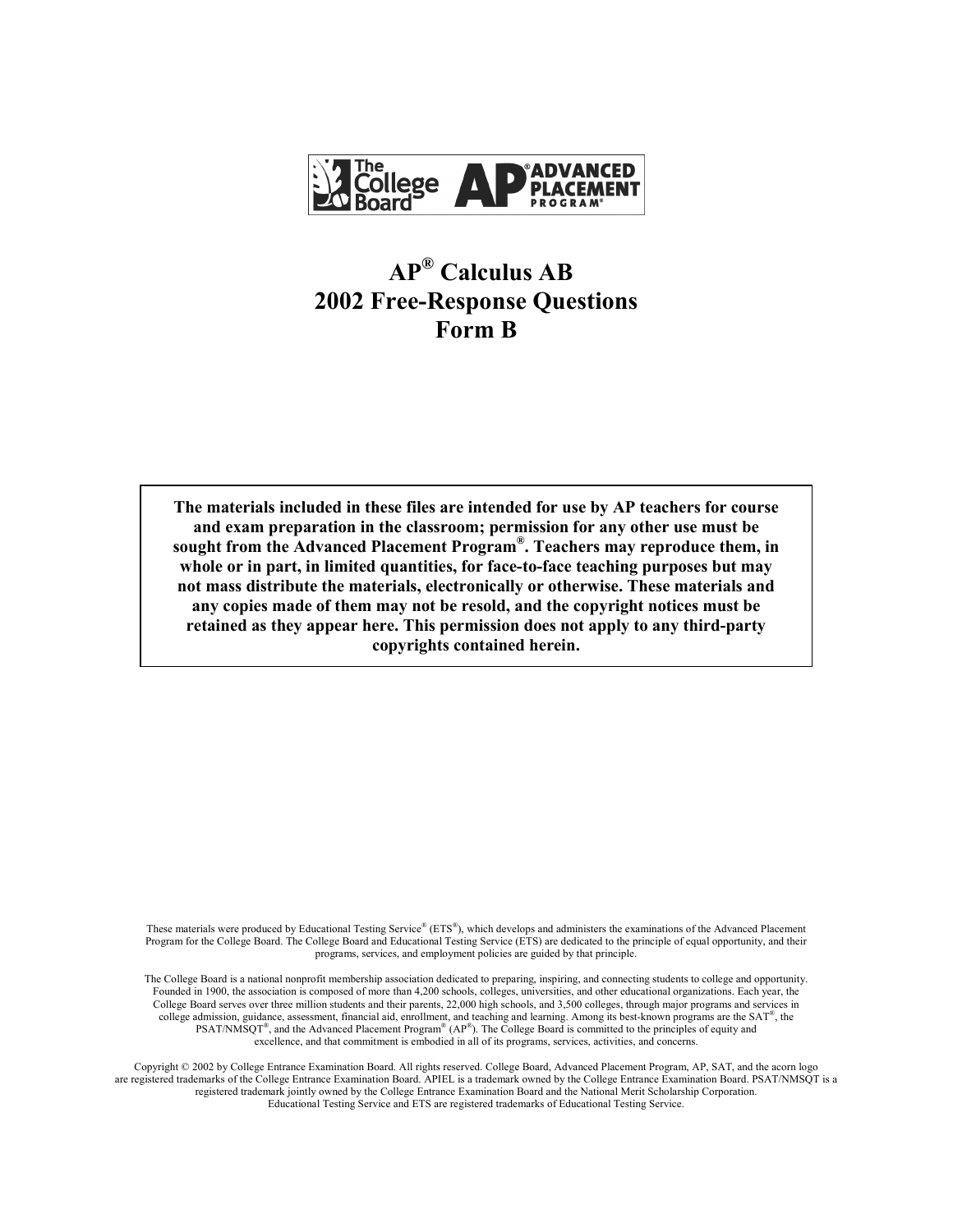### **2002 AP® CALCULUS AB FREE-RESPONSE QUESTIONS (Form B)**

#### **CALCULUS AB SECTION II, Part A Time—45 minutes Number of problems—3**

**A graphing calculator is required for some problems or parts of problems.** 



1. Let *R* be the region bounded by the *y*-axis and the graphs of  $y = \frac{x^3}{1 + x^3}$ 3  $\frac{x}{1+x^2}$  and  $y = 4 - 2x$ , as shown in the figure above.

(a) Find the area of *R*.

- (b) Find the volume of the solid generated when *R* is revolved about the *x*-axis.
- (c) The region *R* is the base of a solid. For this solid, each cross section perpendicular to the *x*-axis is a square. Find the volume of this solid.
- 2. The number of gallons,  $P(t)$ , of a pollutant in a lake changes at the rate  $P'(t) = 1 3e^{-0.2\sqrt{t}}$  gallons per day, where *t* is measured in days. There are 50 gallons of the pollutant in the lake at time  $t = 0$ . The lake is considered to be safe when it contains 40 gallons or less of pollutant.
	- (a) Is the amount of pollutant increasing at time  $t = 9$ ? Why or why not?
	- (b) For what value of *t* will the number of gallons of pollutant be at its minimum? Justify your answer.
	- (c) Is the lake safe when the number of gallons of pollutant is at its minimum? Justify your answer.
	- (d) An investigator uses the tangent line approximation to  $P(t)$  at  $t = 0$  as a model for the amount of pollutant in the lake. At what time *t* does this model predict that the lake becomes safe?

Advanced Placement Program and AP are registered trademarks of the College Entrance Examination Board.

Copyright © 2002 by College Entrance Examination Board. All rights reserved.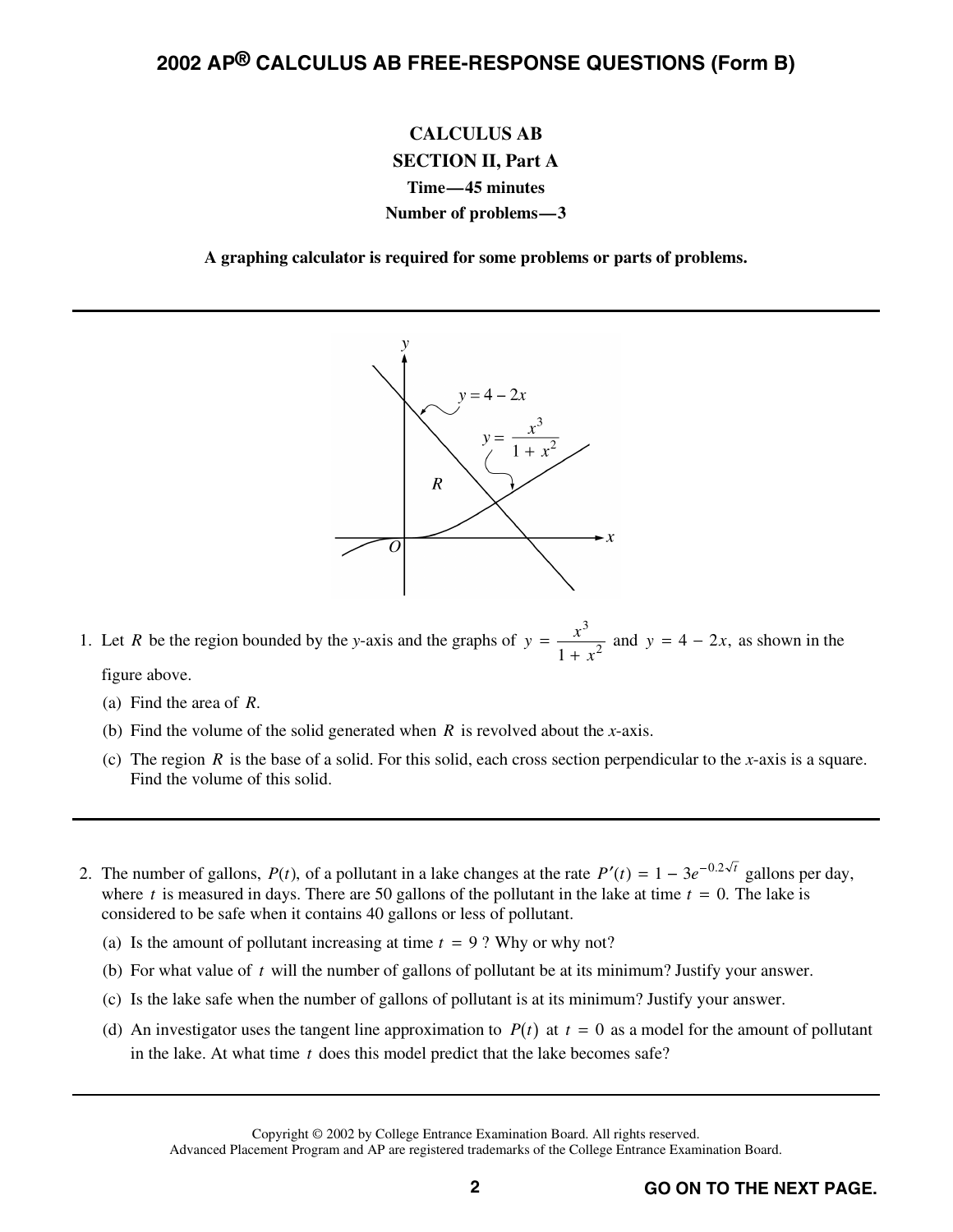#### **2002 AP® CALCULUS AB FREE-RESPONSE QUESTIONS (Form B)**

- 3. A particle moves along the *x*-axis so that its velocity *v* at any time *t*, for  $0 \le t \le 16$ , is given by  $v(t) = e^{2 \sin t} - 1$ . At time  $t = 0$ , the particle is at the origin.
	- (a) On the axes provided, sketch the graph of  $v(t)$  for  $0 \le t \le 16$ . **(Note: Use the axes provided in the test booklet.)**



- (b) During what intervals of time is the particle moving to the left? Give a reason for your answer.
- (c) Find the total distance traveled by the particle from  $t = 0$  to  $t = 4$ .
- (d) Is there any time  $t, 0 < t \le 16$ , at which the particle returns to the origin? Justify your answer.

#### **END OF PART A OF SECTION II**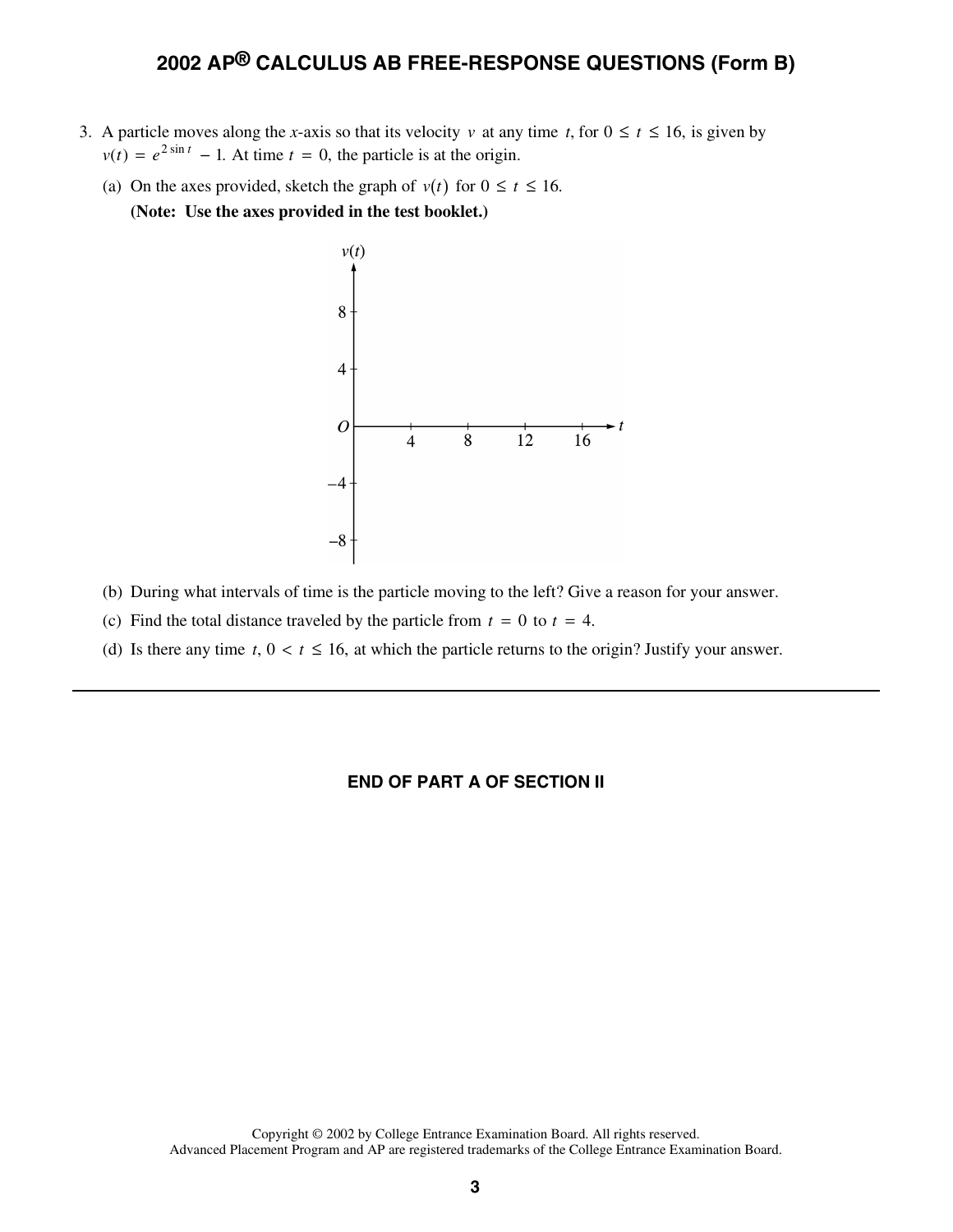## **2002 AP® CALCULUS AB FREE-RESPONSE QUESTIONS (Form B)**

### **CALCULUS AB SECTION II, Part B Time—45 minutes Number of problems—3**

**No calculator is allowed for these problems.** 



- 4. The graph of a differentiable function  $f$  on the closed interval  $[-3, 15]$  is shown in the figure above. The graph of *f* has a horizontal tangent line at  $x = 6$ . Let  $g(x) = 5 + \int_{x}^{x} f(t) dt$  $f(x) = 5 + \int_6^x f(t) dt$  for  $-3 \le x \le 15$ .
	- (a) Find *g*(6), *g'*(6), and *g''*(6).
	- (b) On what intervals is *g* decreasing? Justify your answer.
	- (c) On what intervals is the graph of *g* concave down? Justify your answer.
	- (c) On what intervals is the graph of g concave do<br>
	(d) Find a trapezoidal approximation of  $\int_{-3}^{15} f(t) dt$  $\int_{0}^{15} f(t) dt$  using six subintervals of length  $\Delta t = 3$ .
- 5. Consider the differential equation  $\frac{dy}{dx}$  $=\frac{3-x}{y}$ .
	- (a) Let  $y = f(x)$  be the particular solution to the given differential equation for  $1 < x < 5$  such that the line  $y = -2$  is tangent to the graph of *f*. Find the *x*-coordinate of the point of tangency, and determine whether *f* has a local maximum, local minimum, or neither at this point. Justify your answer.
	- (b) Let  $y = g(x)$  be the particular solution to the given differential equation for  $-2 < x < 8$ , with the initial condition  $g(6) = -4$ . Find  $y = g(x)$ .